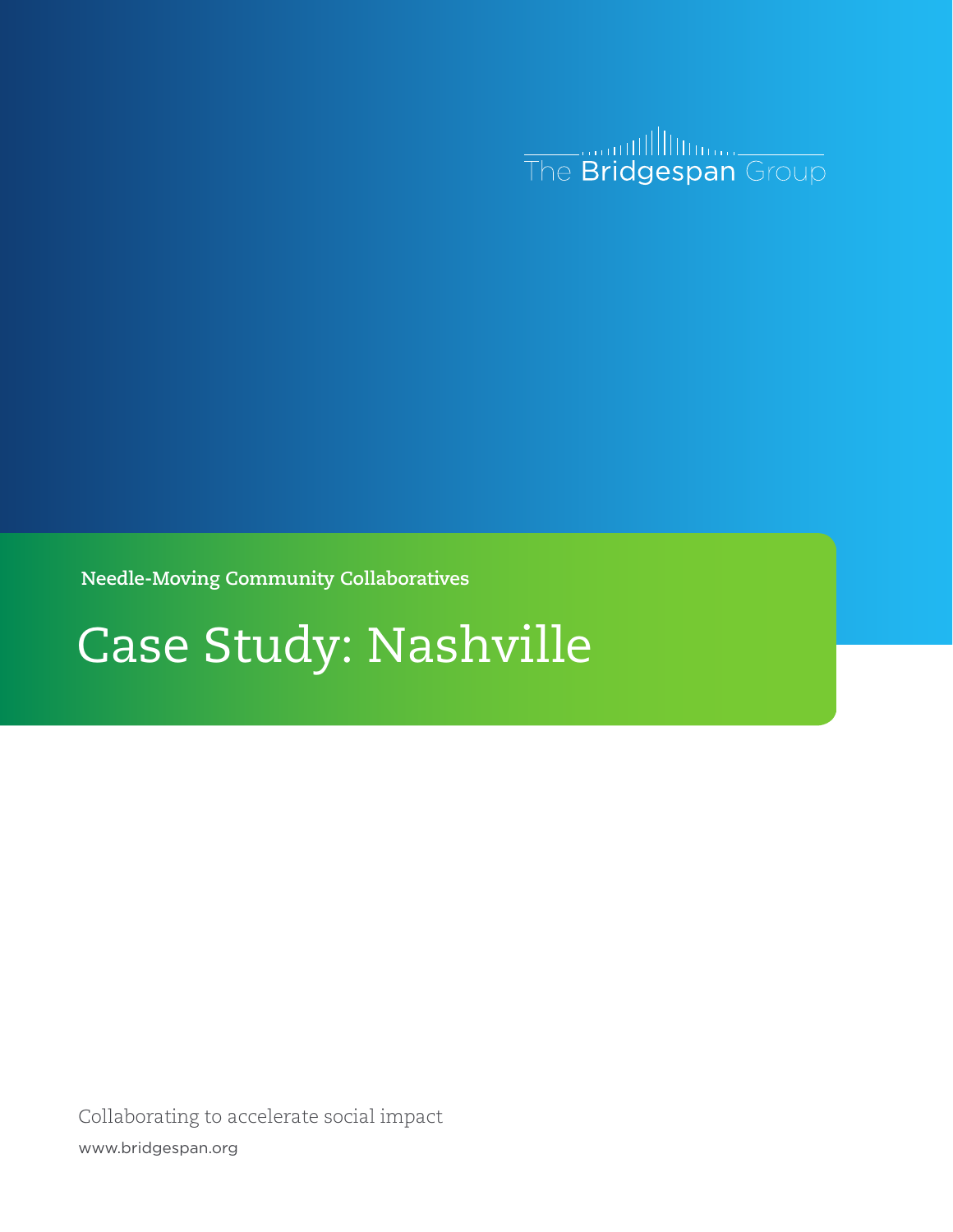More is not always better. Despite the work of more than 175 nonprofits working separately to improve Nashville's public schools, by 2002, the system was near failure. High school graduation rates hovered around 58 percent and school attendance was dismal.

Most dispiriting was the wasted effort by all these nonprofits, whose net impact was negligible, if not negative. Each organization was addressing problems in the schools individually and no attempts had been made to coordinate efforts. Vast monetary and human resources were pouring into the district. Yet, the result was an administrative drain on the schools and ineffective support for students. Serving an urban district with more than 75,000 students who lived amid a poverty rate of more than 65 percent, Nashville's schools faced a daunting challenge.

## **Fast Facts:**

- **Community:** Nashville, TN
- **Problem:** High school graduation rates as low as 58%
- **Results:** 20% increase in graduation rates at Nashville Public Schools since 2002
- **Differentiating Feature:** Alignment Nashville's formalized collaborative structure includes dedicated staff, 22 committees, an operating board and a system for regularly inviting others in the community to participate
- **Leaders/Lead Organization:** Alignment Nashville, Mayor Karl Dean, Councilman Ronnie Steine
- **Philanthropic Support:** Local public funders—Nashville Public Schools, Mayor's Office, Nashville Chamber of Commerce. Other granters—America's Promise, State Farm, National Science Foundation, Centers for Disease Control

A study conducted by the Nashville Chamber of Commerce in 2002 shone light on the fragmented nature of this support network. And with clear data to show the way, the city's business leaders seized an opportunity to focus and coordinate all the disparate efforts aimed at youth. Born from the business community's investigation and analysis was Alignment Nashville. Designed as a nonprofit intermediary, it began by pooling the thinking and advice of more than 100 nonprofit leaders and community members to develop a vision shared by all.

Building on Alignment Nashville's progress, the city's mayor convened a group to address student truancy once researchers connected it with graduation rates, school performance, youth crime and public safety. Then in 2010, community leaders worked diligently to develop what they called the Children and Youth Master Plan. It was the city's first overall formal roadmap for how Nashville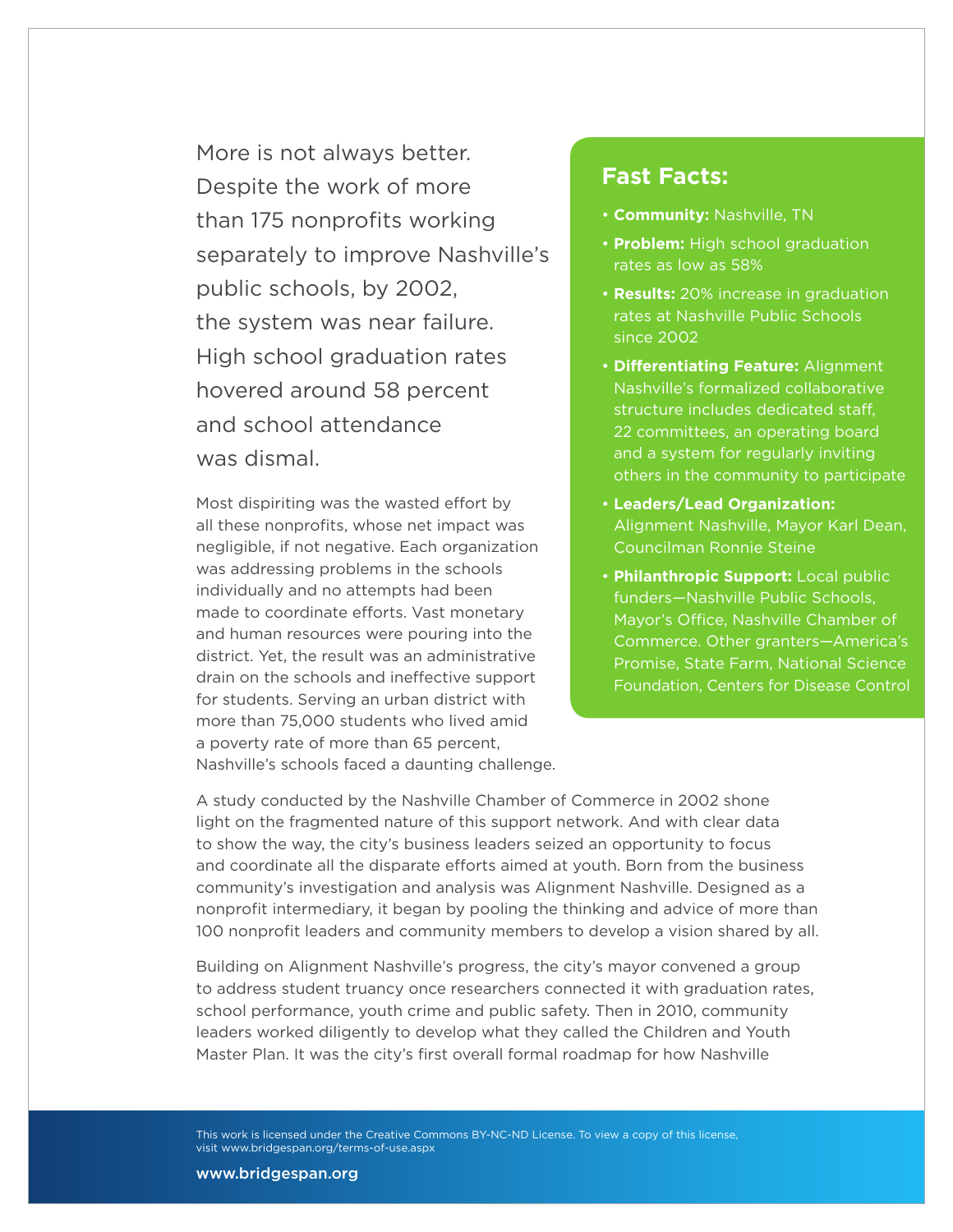would actually connect youth with needed services. Several significant reforms emerged from that effort. For example, research showed many youth had a hard time literally getting transportation to school and other programs. In response, the city created new bus stops, instituted fare waivers for qualifying students and touted these changes with several citywide marketing campaigns. Moreover, this snowballing activity genuinely reflected the city's longtime culture. As Councilman Ronnie Steine put it: "Nashville, with its consolidated city-county government, has a long history of collaboration. Anyone trying to act on their own in this town quickly realizes they are on the wrong bus."

Getting Nashville's school efforts on the same bus has definitely paid off. Graduation rates at public schools have risen by more than 20 percentage points, to 83 percent, since 2002. Nashville has also shown a 35 percent to 40 percent reduction in student truancy in the last few years. Who should take the credit? Maybe that's not the real question. Rather, it's how can you tell what's working. Indeed, one key challenge in any community-wide effort is attributing progress to a specific set of interventions. Nashville is particularly complex, with multiple collaboratives and a reform-minded school district. While Metro Nashville Public Schools were the driving force behind graduation improvements, Alignment Nashville and other collaborative efforts in the city were integral to the progress. The striking shift in student outcomes would not have been possible without the coordinated efforts of the school, the mayor's office, Alignment Nashville, government entities, nonprofits, and the Chamber of Commerce. In other words, each played a key and complementary role.

## **Five key things have made the Nashville collaborative successful in increasing graduation rates:**

#### **Data leads to unity:** *shared vision and agenda*

As noted, Nashville came together in 2010 to create a formal shared roadmap for the city, the Child and Youth Master Plan (CYMP). Mayor Karl Dean delivered the initial call to action but the plan was painstakingly developed by a 52-person taskforce consisting of leaders from schools, government agencies, businesses and nonprofits, along with youth and parents. The taskforce was divided into topical committees—for example, separate focuses on out-of-school time, health, safety and the like. This is where most of the work was done. The groups started by analyzing data on a broad set of youth outcomes to set and prioritize goals. Armed with that critical information, the committees established strategic objectives and specific implementation strategies for each. And they had to hurry to do it. The mayor set a six-month timeframe for the development of the CYMP. This very-short deadline stirred some groans. But it also created a sense of urgency, and forced the group to put aside politics and individual agendas in support of the common vision. The Ready By 21 Quality Counts—a nationwide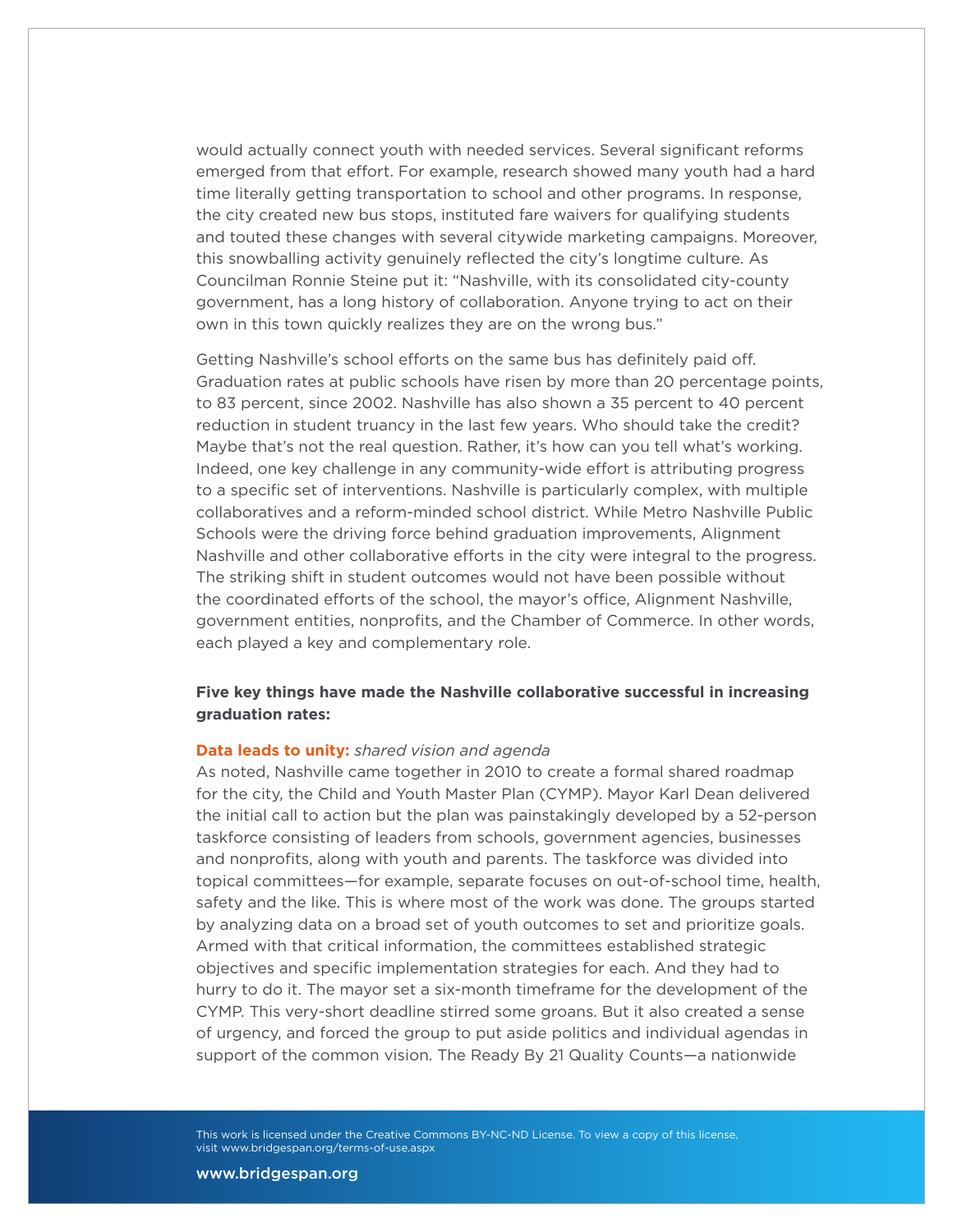initiative that offers tools and technical assistance to improve the quality and reach of community programs for—also provided critical support to Nashville.

As a working rule, Alignment Nashville has committed itself to supporting the school district's strategic plan and carefully aligns its work with the district's vision.

### **Empowered community members:** *community members as partners and producers of impact*

Right from the beginning, youth and families contributed to the development of the CYMP—at every level. A high school student served as one of the three co-chairs for the CYMP, and other students took places on the taskforce. The taskforce worked closely with the mayor's standing youth council and removed barriers to student participation—for example, by scheduling meetings after the schools' 3 p.m. close and by assisting with transportation. Youth members also took responsibility for a creating large-scale survey of 1,000 city youth. They wrote, administered and analyzed it themselves. The broader community got actively engaged, too, mainly through listening sessions involving hundreds of residents and youth. The taskforce employed a variety of meeting formats to gain community insights, such as small group discussions and one-on-one exchanges. At each, translators enabled Hispanic participation.

**Well-known leaders attract partners:** *effective leadership and governance* In calling for the development of the citywide Child and Youth Master Plan, Dean stepped up to a daunting challenge. The convening power of the mayor and Councilman Steine, in particular, was critical for the resulting broad, crosssector engagement. Indeed, when asked why they participated in the CYMP, most participants simply responded: "Because Mayor Dean or Councilman Steine asked me." The mayor's office also used its power to allocate funding and resources to support the collaborative strategies. It also has acted as a strong advocate for education reform in Metro Nashville Public Schools. And this advocacy continues in hard economic times. Despite budget cuts in other areas, the mayor's office has allocated funds from the Metro City government's general operating budget to education-related programs.

The power of a strong leader can be seen as well in the city's progress on truancy rates. Dean summoned a three-day conference on truancy in early 2008, bringing in representatives from the Metro Police, Metro Nashville Public Schools and the Juvenile Court. Among other strategies, the group devised an aggressive approach to attendance. Putting the strategy into place, Dean created the Metro Student Attendance Center, which involves a partnership among a number of government entities. It identifies and provides early intervention for chronically truant students.